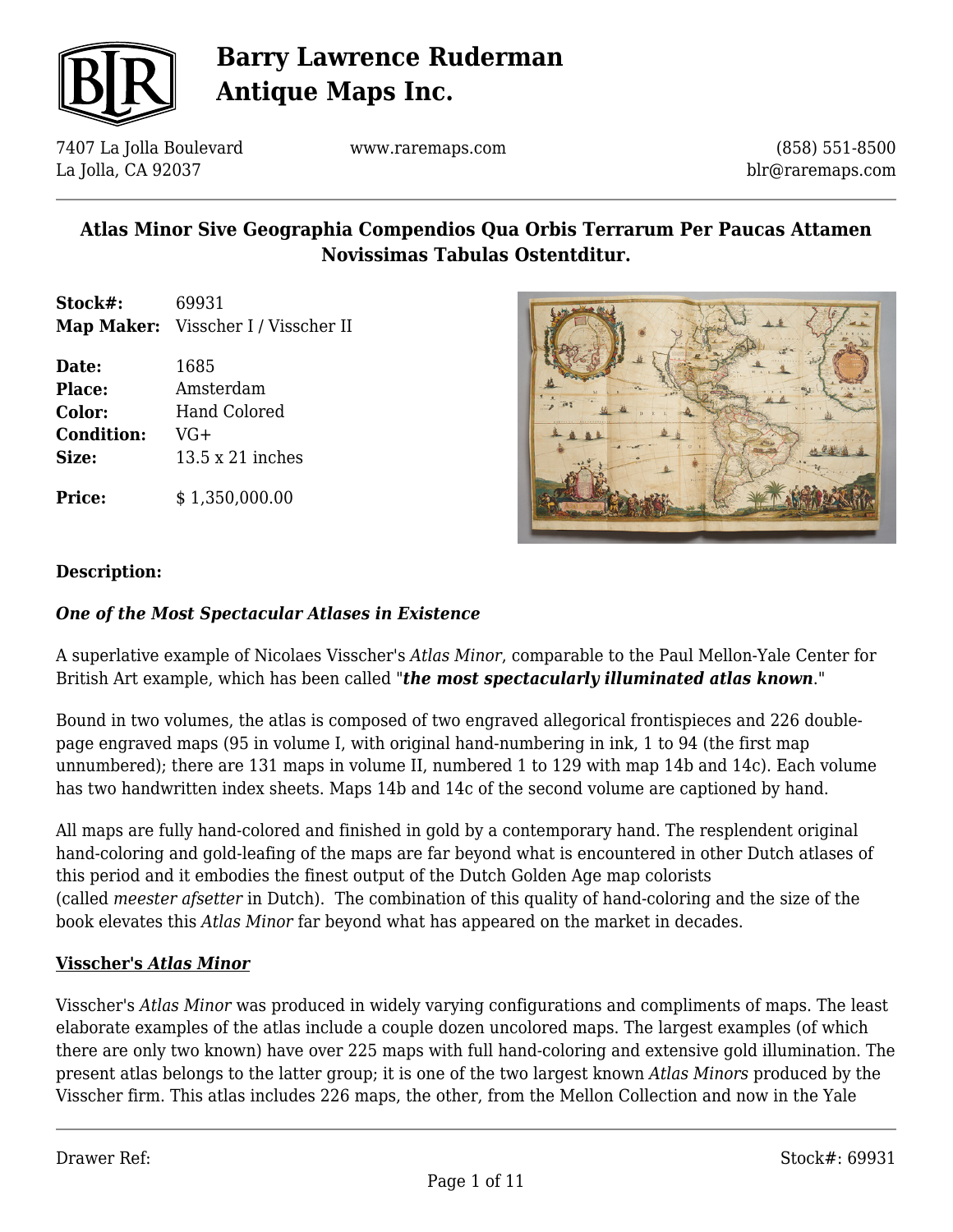

7407 La Jolla Boulevard La Jolla, CA 92037

www.raremaps.com

(858) 551-8500 blr@raremaps.com

### **Atlas Minor Sive Geographia Compendios Qua Orbis Terrarum Per Paucas Attamen Novissimas Tabulas Ostentditur.**

Center for British Art, has 227.

The coloring of the present atlas and the Mellon atlas is quite similar and was possibly completed by the same workshop. The gold-leafing of the maps in the Mellon atlas is so impressive that Cornelis Koeman, the noted Dutch atlas scholar, described it as "the most spectacularly illuminated atlas known". Having compared the present atlas with the Mellon example, it is clear that, if anything, there is more goldhighlighting on maps in the present atlas than the Mellon atlas. The coloring of both atlases is differentiated from the work of the famous Dutch colorist Dirk Jansz. van Santen by the lack of a yellowand-red border around the neatlines of all of the maps. Furthermore, in some cases, the colorist of the Visscher atlases preferred to use more gold illumination than even van Santen. For instance, we can see from comparing the *Novi Belgii* map in the present atlas to that in the *Atlas Blaeu Van Der Hem* in the Austrian National Library (the greatest work attributed to van Santen), that there is more gold on the present map than in that atlas. Indeed, the colorist of the present atlas used gold to lavishly heighten the neatlines, graticulated borders, cartouches, titles, costumes, ships, cities, the tropical and equatorial lines, coast lines and major geographical and political borders.

Aside from the gold, the hand-coloring is fantastic. The subtly and attention to detail far exceeds that of even the great class of "standard" seventeenth-century Dutch colorists; mountains are individually and varyingly picked out in a range of appropriate colors, with the rusty, brown, and blue summits sloping into green plains that extend far beyond the lines laid down by the engraver. The spires and battlements representing towns are all carefully filled in in deep red, often finished with gold. For the cartouche of Jansson's *America Pars Meridionalis* map of South America, there are seven natives standing around it. Not one of the figures is painted with the same pigment as the one adjacent, each has a believable but different skin tone. This is not the paint-by-numbers composition of the usual hand-colored map; here the colorist subdues the engraver's work, rendering it the backdrop to astoundingly-illuminated watercolors.

#### **Provenance and political context**

Based on dating the maps included in the atlas, a publication date in the latter half of the 1680s is most likely. That was a time of colossal intra-European power struggles, the most relevant of which for this book was the formation of the Grand Alliance to counter France in 1689. It is probably within this context of great diplomacy that this atlas was produced. A few details in the book hint at the initial owners of the book.

Firstly, the publisher's gilt-leather bindings hold an important clue. The inner gilt-ruled borders on all of the books' covers have been emblazoned with additional gilt tools of the Habsburg crowned double-headed imperial eagle. These emblems would only have been placed on an atlas that was owned by the Holy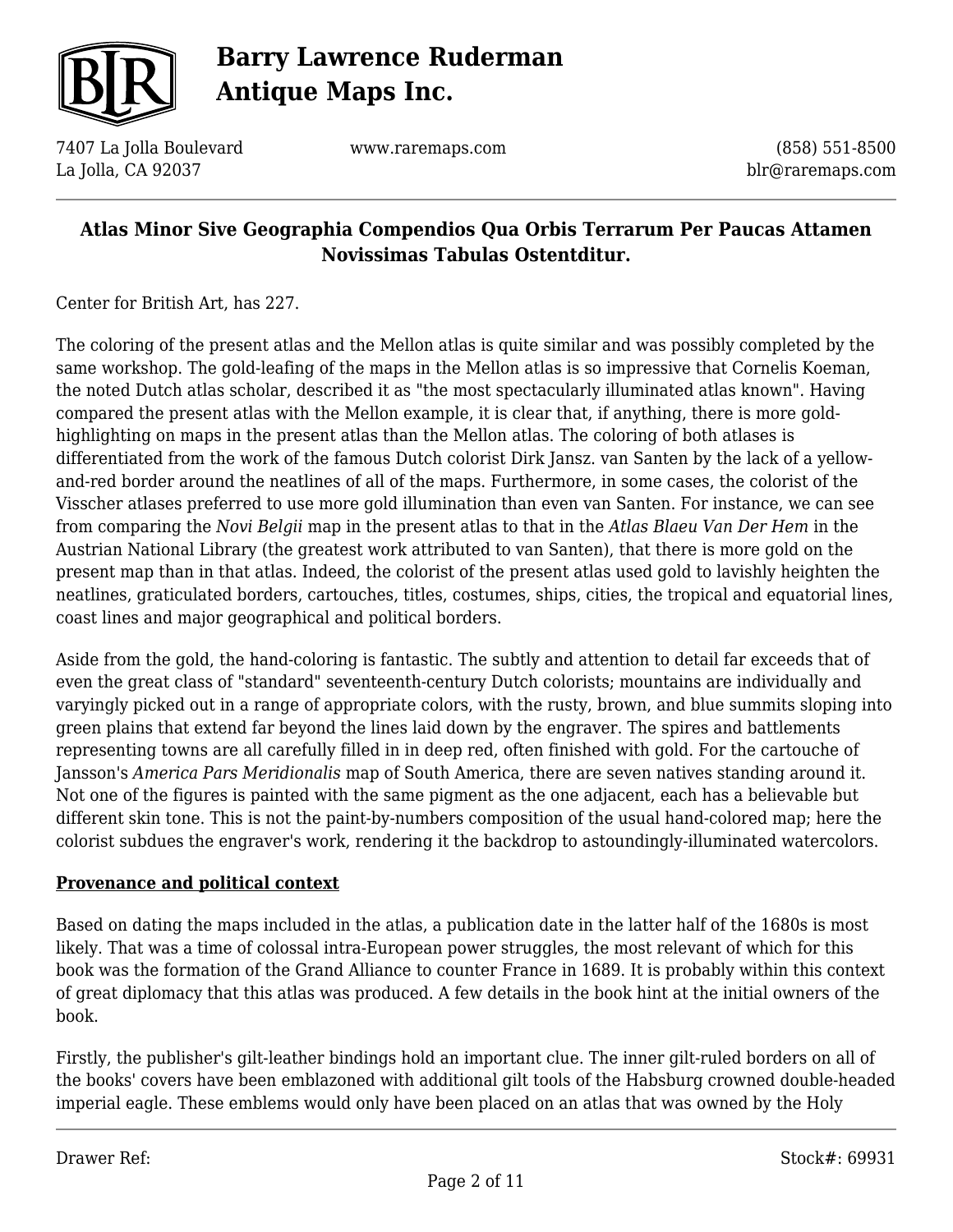

7407 La Jolla Boulevard La Jolla, CA 92037

www.raremaps.com

(858) 551-8500 blr@raremaps.com

## **Atlas Minor Sive Geographia Compendios Qua Orbis Terrarum Per Paucas Attamen Novissimas Tabulas Ostentditur.**

Roman Emperor, another member of Habsburg family, or a subsidiary royal within the Holy Roman Empire. It is possible that the book was once owned by Leopold I himself, however, it seems more likely that it would have been a gift or purchase by someone like Prince Eugene of Savoy, who purchased the *Atlas Blaeu-Van Der Hem* in Amsterdam in 1730 and whose impressive collection of books and atlases was purchased by the Austrian state after his death in 1737.

The book must also be understood in the context of the Dutch *rampjaar* (or Disaster Year) of 1672, when much of the Dutch Republic was conquered by England, France, and an assortment of German principalities. This atlas makes an interesting study of one of the major events of 1672, the flooding of the defensive Dutch Water Line. In maps 14a-14c of the second volume, three variations of Visscher's *Ultraiectini Dominii Tabula* are presented each telling more of the story of the Water Line and its use against the French. The first map is a beautifully hand-colored, but otherwise standard, example of the map. Map 14b uses lavish blue and gold coloring to tell the story of which cities had been taken by France and which remained under the control of the Dutch state during this time,. The map also shows the large section of Holland that had been flooded to halt further French encroachment towards Amsterdam. Map 14c goes a step further showing what areas of the Water Line had been flooded and what areas had been drained through the actions of the state.

The following notes elaborate on what we know about the provenance of the book.

- On each cover, the corners of the inner gilt-ruled border have been emblazoned with additional gilt tools of the Habsburg crowned double-headed imperial eagle. This suggests that the book was owned by a member of the Habsburg family or a royal within the Holy Roman Empire.
- Both front covers of the volumes bear blue-bordered nineteenth-century or early twentiethcentury(?) paper sale labels on the front covers: "N. 1451 / 179 / 2 vol" (i.e., sale number 1451, lot number 179).
- From at least 1881 the book was owned by Marino Morandi, Padova, Italy. Green and black label: "Espositore: Commune di Padova | Proprieta: Marino Morandi di Padova." The atlas is recorded as Morandi's in the 1881 cartobibliography *Saggio di Cartografia della Regione Veneta*, entry 785. Morandi was a doctor who wrote a book in 1846 on medicinal plants: *Rhodigino Medicinae Lauream in Archigymnasio Patavino Consequenti.* His family might have come to Padova from Switzerland in the nineteenth century.
- Offered for sale on December 21, 2000. Sotheby's Italia (Milan), lot 1982.
- From the Library of the Count de Ribes, the Ribes family sale, December 12, 2019. Sotheby's Paris.

#### **Notes on some of the maps**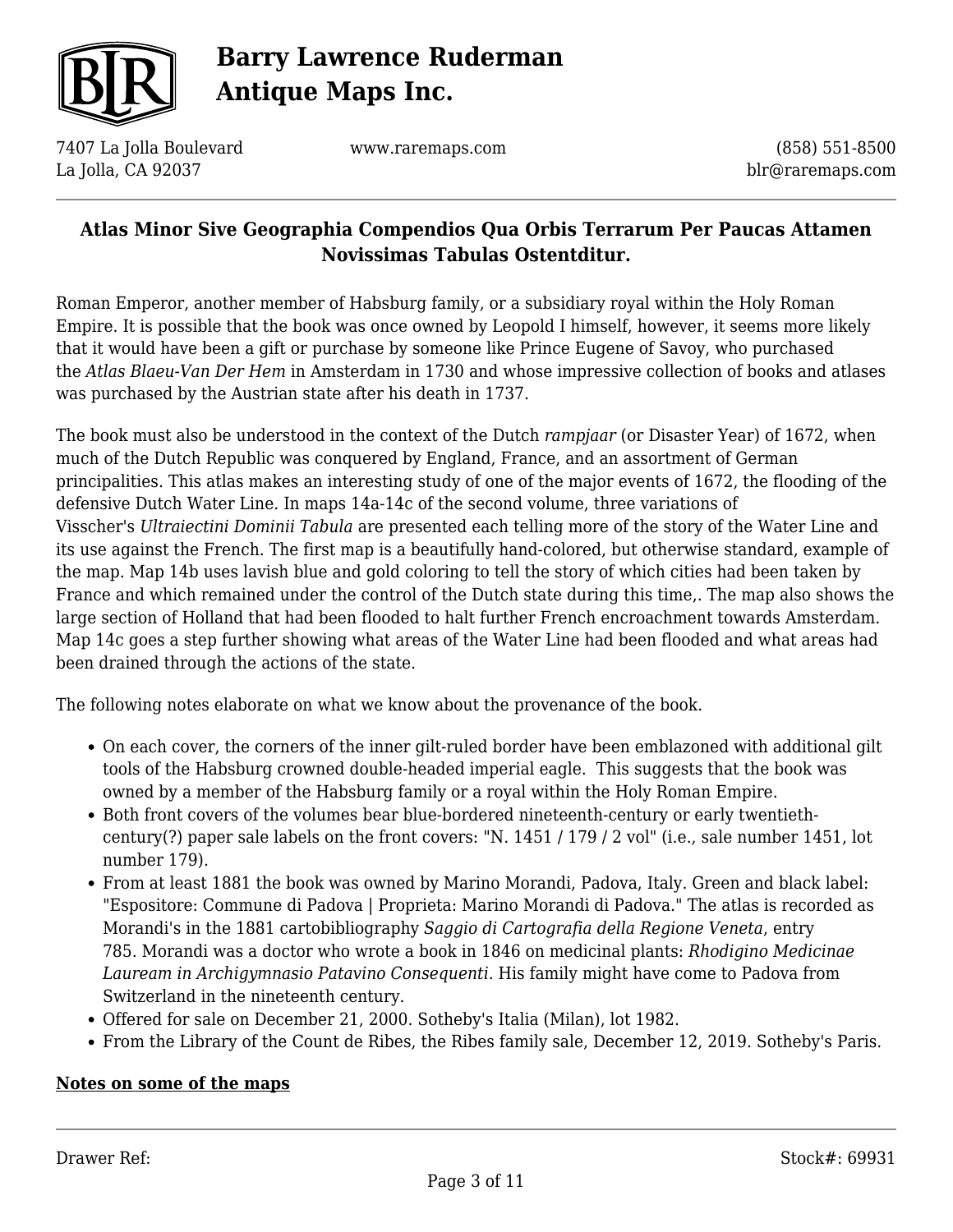

7407 La Jolla Boulevard La Jolla, CA 92037

www.raremaps.com

(858) 551-8500 blr@raremaps.com

### **Atlas Minor Sive Geographia Compendios Qua Orbis Terrarum Per Paucas Attamen Novissimas Tabulas Ostentditur.**

The atlas contains a number of important maps and suites of maps, however the most noteworthy is probably the set of five wall maps including four of the continents (Europe, Africa, Asia, and the Americas) and a double-hemisphere world map from which the two hemispheres have been cut out and pasted onto leaves in the atlas.

The world map in two hemispheres appears to be a larger version of the ca. 1679 Visscher world map *'Novissima Totius Terrarum' Orbis Tabula, Auctore Nicolao Visscher* (Shirley 486). The dating, by Koeman, makes sense for this atlas, and the fact that Shirley 486 appears in some examples of later *Atlas Minors* increases the chance that the present example is a larger version of that map. The fact the map is present here without any decorative borders and that it is not recorded by Shirley in his catalog of world maps suggests that the map was possibly never fully completed.

The large folding map of the Americas, titled simply *America*, has long eluded map catalogers. In his catalog of maps of North America, Burden (313) says of the map:

*This extremely rare two-sheet map of America is by Jan Mathisz (1627-87), a relative unknown in cartographic circles... The life of this map is difficult to piece together, largely owing to the lack of surviving examples. It is a possibility that it might have been in the hands of the Visscher family, their catalogue of maps and prints in 1682 describes a set of four continents, in two sheets each... State 2, c. 1680 Presumed, by Nicolaas Visscher; no example known.*

The wall map of the Americas included in this atlas is that lost map mentioned by Burden. In the cartouche in the upper right corner of the map is an imprint line reading "*Gedruckt | T'AMSETEDAM, | bij | JAN MATHYSZ | PLAATSNYDER*". The map is exceptionally beautiful, with two large scenes of European explorers and native peoples at the bottom. However, the cartography was largely out of date by the 1680s, when it was apparently issued.

Betz (84) was unaware of this state of the Africa wall map, saying of the title generally:

*The map's history is not clear, largely due to its extreme rarity... It is possible that the Mathisz.' plates were acquired by Visscher in c. 1680, as Burden speculates, but this is impossible to prove as an example of this state is not known to exist. It is known that the Mathisz. plates re-appeared in c.1696 in the hands of Cornelis Danckerts II (1664-1717). In 1992, Sotheby's auctioned a set of wall maps of the continents bearing the imprint of Cornelis Danckerts, which had been found in a composite Danckerts atlas.*

The Mathysz-Visscher maps of Europe and Asia, which are also in this atlas, are as rare as the maps of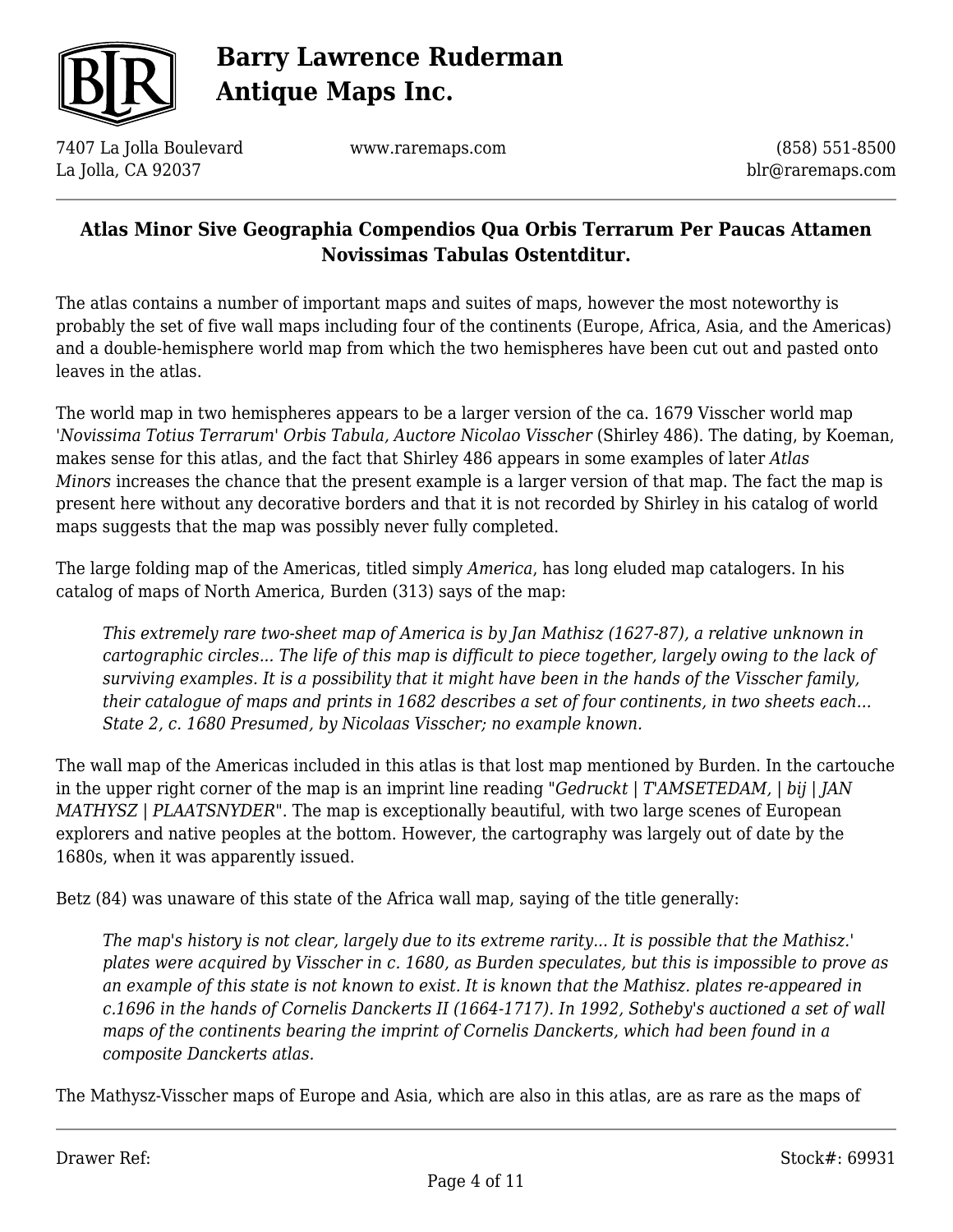

7407 La Jolla Boulevard La Jolla, CA 92037

www.raremaps.com

(858) 551-8500 blr@raremaps.com

### **Atlas Minor Sive Geographia Compendios Qua Orbis Terrarum Per Paucas Attamen Novissimas Tabulas Ostentditur.**

America and Africa; we have not been able to trace any other surviving examples of these maps.

### **Collation**

Volume 1:

- 1. a. [Western Hemisphere] / b. [Eastern Hemisphere]
- 2. Nova Totius Terrarum Orbis Geographica ac Hydrographica Tabula
- 3. Nova et Accurata Poli Arctici et terrarum Circum Iacentium Descriptio
- 4. Novissima Islandiae Tabula
- 5. Europa
- 6. ...Sueciae et Norvegiae nec non Maris Universi Orientalis
- 7. Regni Norvegia Nova et Accurata Descriptio
- 8. Regni Daniae Novissima et Accuratissima Tabula
- 9. Ivtia olim Cimbrica...
- 10. Fionia vulgo Funen
- 11. Zeelandia Insula Danicarum Maxima
- 12. Scania Vulgo Schoonen
- 13. Novissima Russia Tabula
- 14. Russiae vulgo Moscovia dictae. Partes Septentrionalis et Orientalis
- 15. Moscoviae Pars Australis
- 16. Tabula Nova Totius Regni Poloniae...
- 17. Tabula Prussia...
- 18. Typus Generalis Ukrainae...
- 19. Ukrainae Pars quae Pokutia...
- 20. Ukrainae Pars quae Kiovia Palatinatus...
- 21. Ukrainae Pars quae Podolia Palatinatus...
- 22. Ukrainae Pars quae Barclavia Palatinatus...
- 23. Danubius Fluvius Europae Maximus A Fontibus Ad Ostia...
- 24. Totius Regni Hungariae...
- 25. ...Hungariae...
- 26. Nova et Accurata Transylvaniae Descriptio
- 27. Walachia Servia Bulgaria, Romania
- 28. Karstia, Carniola Histria et Windorum Marchia
- 29. Sclavonia, Croatia, Bosnia cum Dalmatiae Parte
- 30. Totius Italiae Tabula...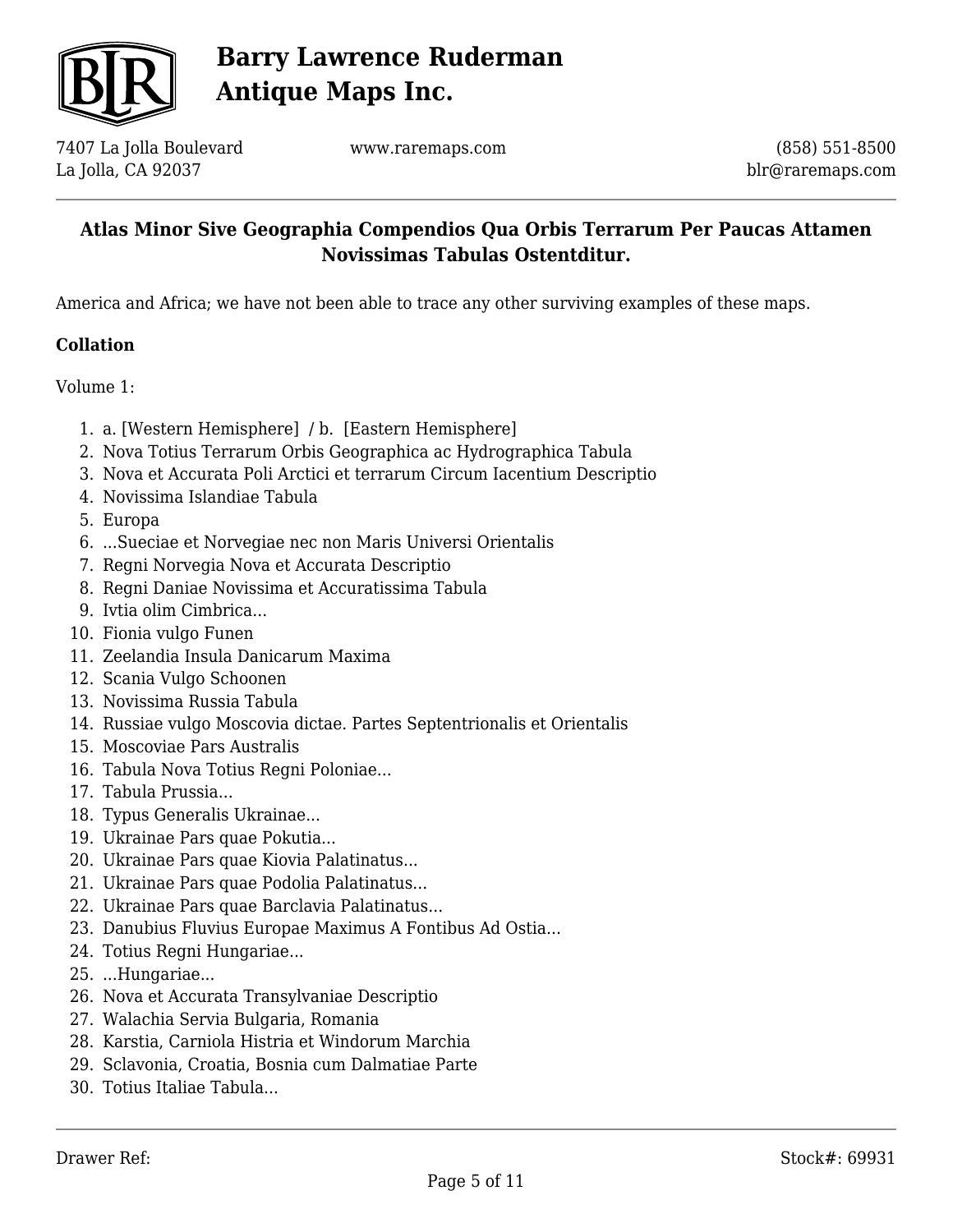

7407 La Jolla Boulevard La Jolla, CA 92037

www.raremaps.com

(858) 551-8500 blr@raremaps.com

- 31. Insulabum Melitae Vulgo Malte et Gozae...
- 32. Regnum Siciliae...
- 33. Neapolitanum Regnum
- 34. Stato Della Chiesa Con La Toscana
- 35. Dominio Fioren Tino
- 36. Dominium Venetum in Italia
- 37. Stato di Milano
- 38. Liguria ò Stato della Republica di Genova
- 39. Tabula Generalis Sabaudiae
- 40. Montisferrati Ducatus
- 41. Pedemontium et reliquae Ditiones Italiae Regiae Celsitudini Sabaudicae...
- 42. Ductus Chablasius et Lacus Lemanus...
- 43. Tabula Germaniae...
- 44. Exactissima Helvetiae Rhaetiae, Valesiae...
- 45. Alpinae seu Foederatae Rhaetiae Subditarumque ei Terrarum nova descriptio
- 46. De Vallais Waliasserland (?)
- 47. Das Wiflispur Gergow...
- 48. Zurichgow...
- 49. Argow cum parte merid. Zurichgow
- 50. Territory Basiliensis Nova Descriptio
- 51. Comitatus Tirolensis
- 52. Utriusque Alsatiae, ducatus Dupontii, et Spirensis Episcopatus...
- 53. Alsatia Superior cum Suntgoia et Brisgoia
- 54. Landgratiatus Alsatia Inferioria (?)
- 55. Totius Sueviae novissima Tabula
- 56. Nova Alemanniae sive Sueviae Superioris Tabula
- 57. Bavariae Superioris et Inferioris nova descriptio
- 58. Bavaria Ducatus Per Ger Mercatorem
- 59. Palatinatus Bavariae
- 60. Austria Archiducatus Auctore Wolfgango Lazio
- 61. Moraviae Nova et Post Omnes Priores Accuratis Sima Delineato...
- 62. Silesiae Ducatus...
- 63. Bohemia
- 64. Franconia Vulgo Franckenlandt
- 65. Nova Et Accurata Moguntini Archiepiscopatus delineatio
- 66. Wetteravia die Wetteraw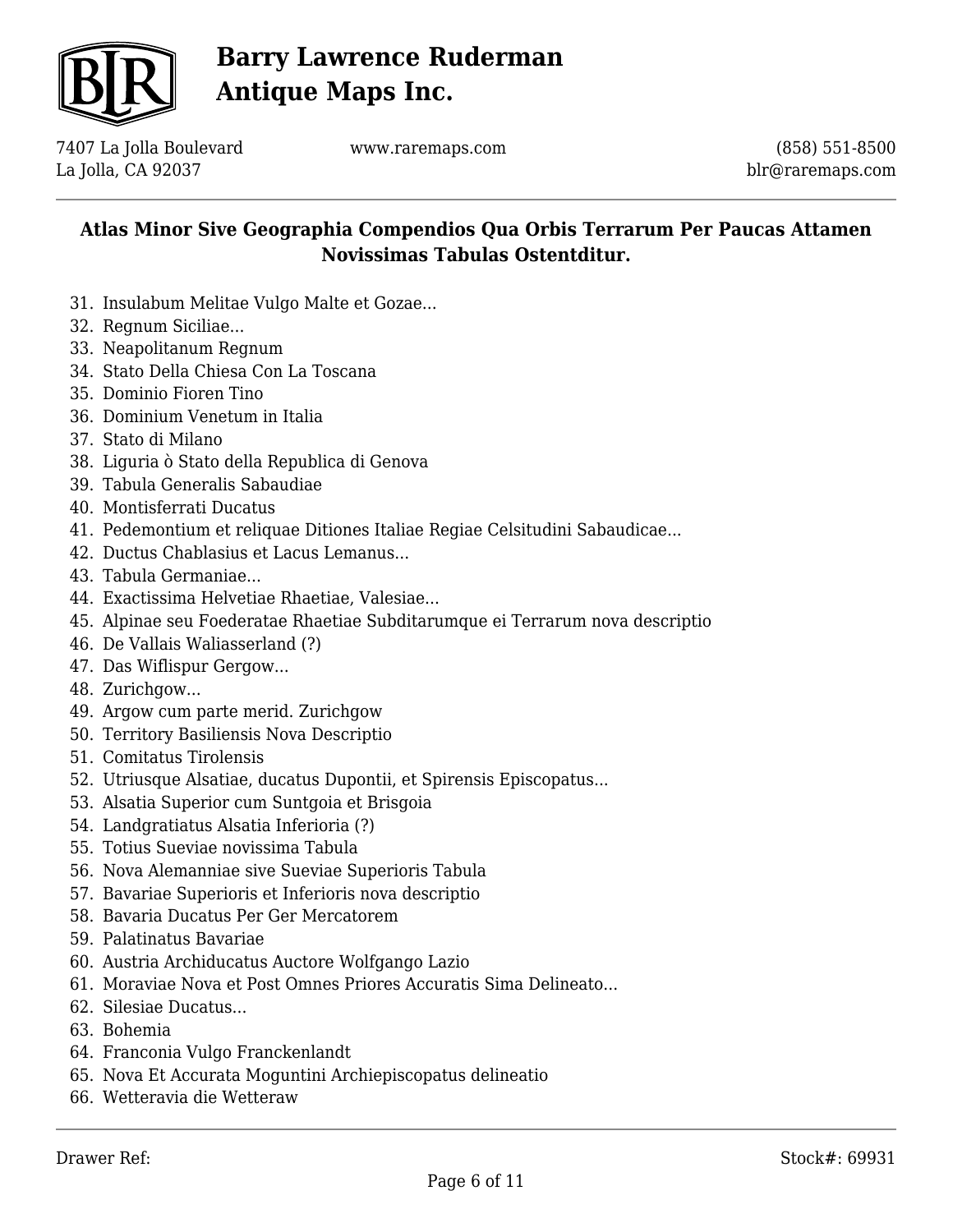

7407 La Jolla Boulevard La Jolla, CA 92037

www.raremaps.com

(858) 551-8500 blr@raremaps.com

### **Atlas Minor Sive Geographia Compendios Qua Orbis Terrarum Per Paucas Attamen Novissimas Tabulas Ostentditur.**

- 67. Rhenus Fluviorum Europae celeberrinus cum Mosa Mosella...
- 68. Palatinatus Ad Rhenum
- 69. Saxonia Superior...
- 70. Marchionatus Brandenburgicus
- 71. Marchionatus Brandenburgici pars quae Marchia Vetus vulgo Altemarck dicitur
- 72. March Brandenburgici pars quae Marchia Media vulgo Mittesmarck audit
- 73. Marchionatus Brandenburgici partes duae, Nova Marchia et Uckerana
- 74. Marchionatus Brandenburgici partes duae, Ruppin Comitatus & Prignits Regiuncula
- 75. Pomeraniae Ducatus Tabulam
- 76. Meklenburg Ducatus
- 77. Ducatus Holsatiae Descriptio Novissima
- 78. Albis Fluvius Germaniae celebris a Fontibus ad Ostia
- 79. Saxonia Inferior
- 80. Brema et Ferdae...
- 81. Ducatus Lunebur Gensis
- 82. Ducatus Brunsvicensis
- 83. Thuringia Landgraviatus
- 84. Hassia Landgraviatus
- 85. Archiepiscopatus Trevirensis
- 86. Coloniensis Archiepiscopatus
- 87. Ducatus Iuliacensis Cliensis Montensis...
- 88. Iuliacensis Montensis Ducatus
- 89. Clivia Ducatus
- 90. Nova Totius Westphaliae Descriptio...
- 91. Westphalia Ducatus
- 92. Episcopatus Paderbornensis...
- 93. Monasteriensis Episcopatus
- 94. Osnabrugensus Episcopatus

Volume 2 (Begins at Image #206):

- 1. Provinciarum Germaniae Interior
- 2. Belgium Foederatum
- 3. Frisiae Orienta Lis
- 4. Frisiae Groningae et Territorii Emdensis
- 5. Groningae...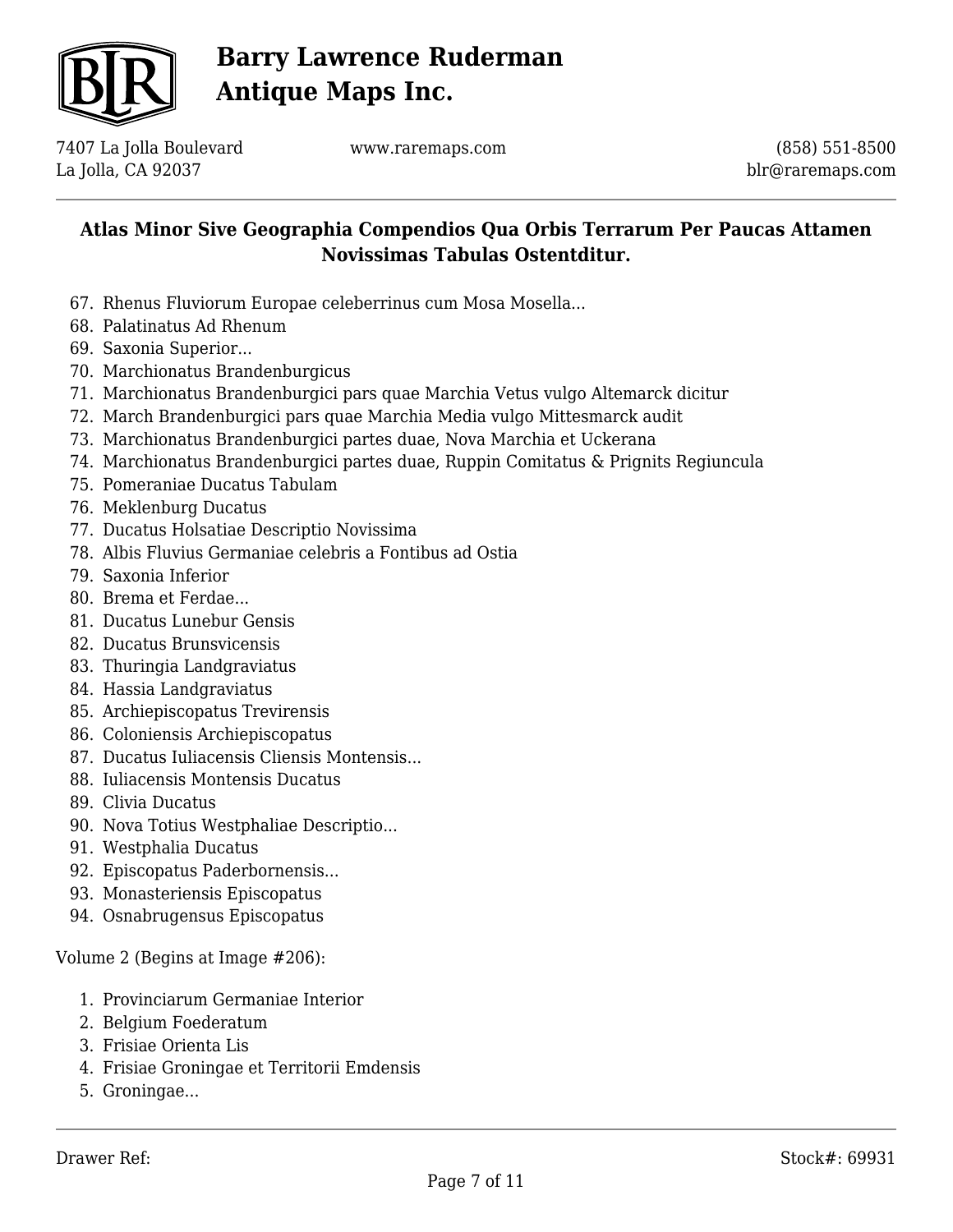

7407 La Jolla Boulevard La Jolla, CA 92037

www.raremaps.com

(858) 551-8500 blr@raremaps.com

- 6. Drentia Comitatus
- 7. Dominii Frisae Tabula...
- 8. Transisalania Provincia...
- 9. Ducatus Geldria et Zutphania Comitatus
- 10. Ducatus Gelriae pars prima quae est Neomagensis
- 11. Ducatus Gelriae pars fecunda quae est Ruremundensis
- 12. Ducatus Gelriae pars Tertia quae est Comitatus Zutphaniensis
- 13. Ducatus Gelriae pars Quarta quae est Arnhemiensis siue Velvavia
- 14. a. [Ultraiectini Domini Tabula...] / b. [Ultraiectini Domini Tabula...] / c. [Ultraiectini Domini Tabula...]
- 15. Comitatus Hollandiae Tabula Pluribus Iocis Recens Emendata a Nicolao I. Visschero
- 16. 'T Hoogh-Heemraetschap Vande Uyt Waterende Sluysen in Kennemerlant Ende West-Frieslant
- 17. Rhenolandia Amstelandia...
- 18. Delflandia, Schielandia et circumiacentes Infulae ut Voorna, Overflackea, Goerea, Yselmonda...
- 19. Hollandiae pars Heridignalior vulgo Zuyd-Holland...
- 20. Comitatus Zelandiae
- 21. Noordt
- 22. Belgii Regii
- 23. Tabula ducatus Brabantiae continens Marchionatum sacri imperii et dominium Mechliniense
- 24. Prima pars Rabantia cuius capur Lovanium
- 25. Secunda Pars Brabantiae cuius urbs primaria Bruxeliae
- 26. Tertia pars Brabantiae qua continetur Marchionat SRI horum urbs primaria Antverpia
- 27. Quarta pars Brabantiae cuius capur Sylvanducis
- 28. Mechlinia Dominium et Aerschot Ducatus
- 29. Limburgi Ducatus et comitatus Valckenburgi
- 30. Leodiensis Episcopatus...
- 31. Flandriae Comitatus...
- 32. Vlaenderen (?)
- 33. Flandriae Tevtonicae ars Orientalior
- 34. Flandriae partes duae quarum altera Proprietaria altera Imperialis
- 35. Flandria Gallica Continens Castellanias...
- 36. Flandriae pars Occidentalis...
- 37. Cominatus Hannonia et Archiepiscopatus Cameracensis
- 38. Ducatus Lutzenburgi Novissima et accuratissima Delineatio
- 39. Comitatus Namurci
- 40. Geographica Artesiae Comitatus Tabula
- 41. Nova Totius Angliae, Scotiae, et Hiberniae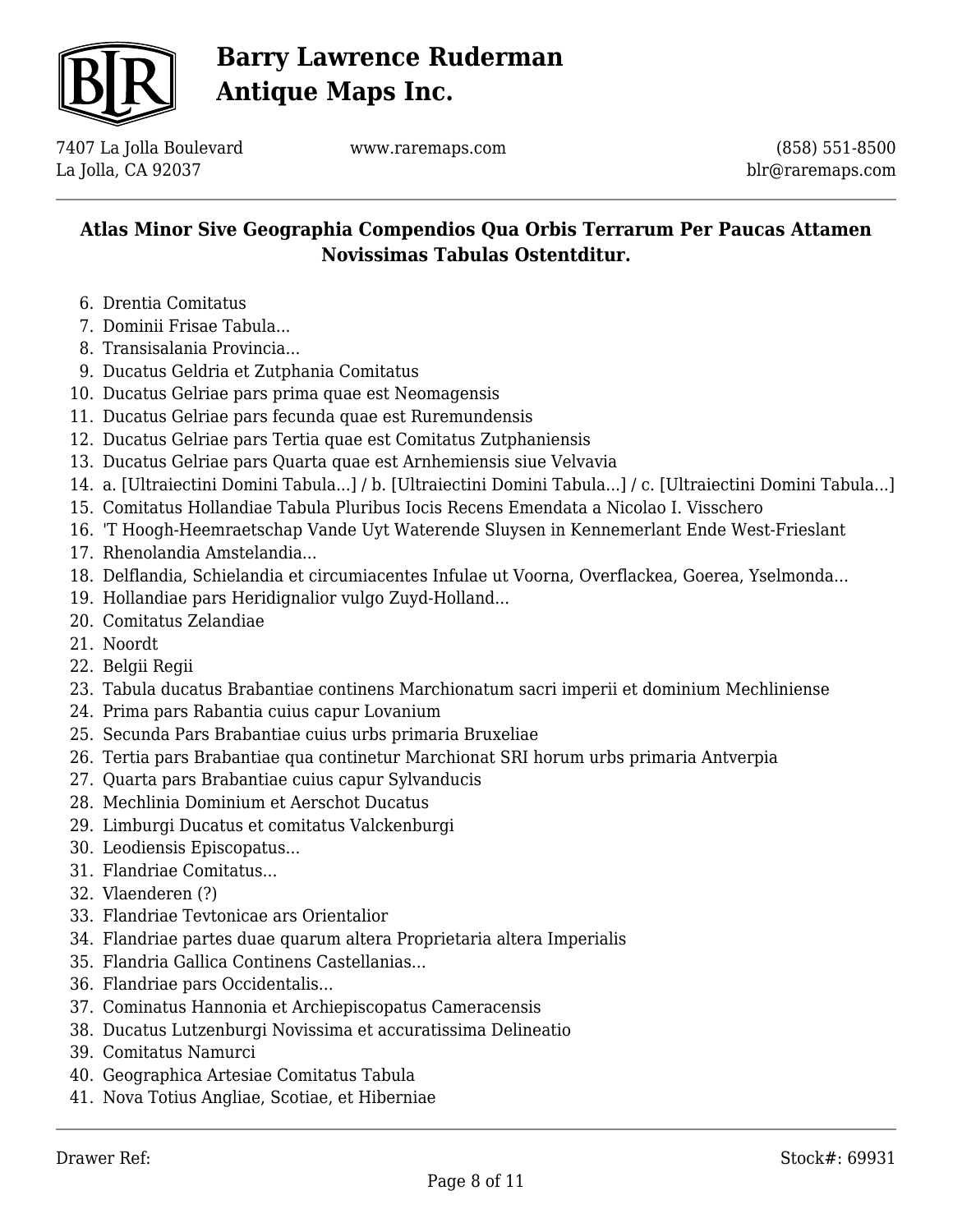

7407 La Jolla Boulevard La Jolla, CA 92037

www.raremaps.com

(858) 551-8500 blr@raremaps.com

- 42. Scotia Regnum
- 43. Anglia Regnum
- 44. Hibernia Regnum vulgo Ireland
- 45. Gallia vulgo la France
- 46. Picardia vera et Inferior
- 47. Normandia Ducatus
- 48. Le Gouvernement de L'Islende France
- 49. Champaigne et Brie, etc.
- 50. Lotharingia Ducatus
- 51. Utriusque Burgundiae, tum Ducatus tum Comitatus, Descriptio
- 52. Comitatus Burgundiae
- 53. Duche de Bretaigne...
- 54. Pictaviae Ducatus Descriptio vulgo Le Pais de Poictov
- 55. Nova et accurata descriptio Delphinatus vulgo Davphiné
- 56. Comte et Gouvernement de Provence
- 57. Languedoc
- 58. Description du Guienne
- 59. Hispania et Portugalliae Regna
- 60. Biscaia et Guipuscoa Cantabriae veteris pars
- 61. Arragonia Regnum
- 62. Accuratissima Principatus Catalonia et Comitatus Ruscinonis et Cerretania Descriptio
- 63. Valentia Regnum
- 64. Veriusque Castillae
- 65. Galliaecia Regnum
- 66. Portulgalliae et Algarbiae Regna
- 67. Andaluzia continens Sevillam et Corduram
- 68. Granata et Murcia Regna
- 69. Africa
- 70. Barbaria
- 71. Fezzae et Marocchi Regna Africa
- 72. Insuliae Canariae, olim Fortunata Dictae
- 73. Insuliae Promontorii Virdis, Hispanis Issas de Caro Verde belgis De Soute Eylanden
- 74. Nigritarum Regio
- 75. Mar di Ethiopia vulgo Oceanus Aethiopicus
- 76. Guinea
- 77. Aethiopia Superior vel Inferior vulgo Abissinorum...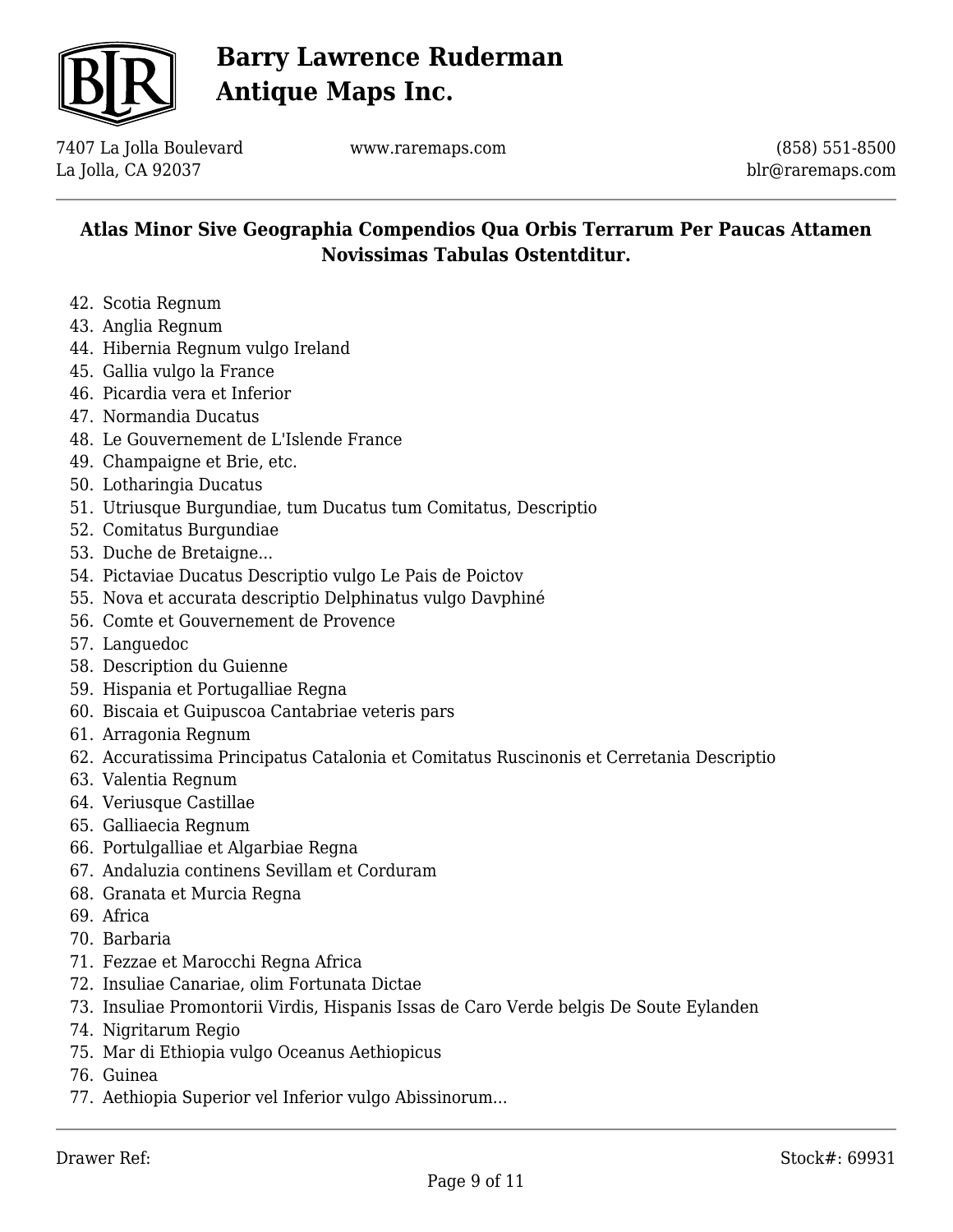

7407 La Jolla Boulevard La Jolla, CA 92037

www.raremaps.com

(858) 551-8500 blr@raremaps.com

- 78. Regna Congo et Angola
- 79. Aethiopia Inferior vel Exterior
- 80. Insulia S. Lavrentii vulgo Madagascar
- 81. Nova Aegypti Tabula
- 82. America
- 83. America Septentrio Nalis
- 84. Extrema Americae versus Boream, ubi Terra Niva Nova Francia
- 85. Novi Belgii...
- 86. Mar del Nort
- 87. Insulae Americanae in Oceano Septentrionali ac Regiones Adiacentes
- 88. Hispanolia et Cubae
- 89. Nova Hispania et Nova Galicia
- 90. Yucatan conventus Iuridici Hispane Novae Prs Occidentalis, et Guatimala Conventus Iuridicus
- 91. America pars Meridionalis
- 92. Guiana fiue Amazonum Regio
- 93. Accuratissima Brasiliae Tabula
- 94. Peru
- 95. Mar del Zur Hispanis Mare Pacificum
- 96. Terra Australis Incognita
- 97. Asia
- 98. Turcicum Imperium
- 99. Greacia
- 100. Insula Candia olim Creta
- 101. Nova Persiae Armeniae Natoliae et Arabiae
- 102. Terra Sancta, sive Promissionis, olim Palestinia...
- 103. Tabula Tartariae et majoris partis Regni China
- 104. Iaponia Regnum
- 105. Imperii Sinarum Noba Descriptio
- 106. Xantung, Sinarum Imperii Provincia Quarta
- 107. Pecheli, sive Peking Imperii Sinarum Provincia Prima
- 108. Xensi Imperii Senarum Provencia Secunda
- 109. Xensi Imperii Senarum Provencia Tertia
- 110. Honan Imperii Senarum Provencia Quinta
- 111. Nanking sive Riangnan Imperii Senarum Provencia Nona
- 112. Chekiang Imperii Senarum Provencia Decima
- 113. Fokien Imperii Senarum Provencia Undecina